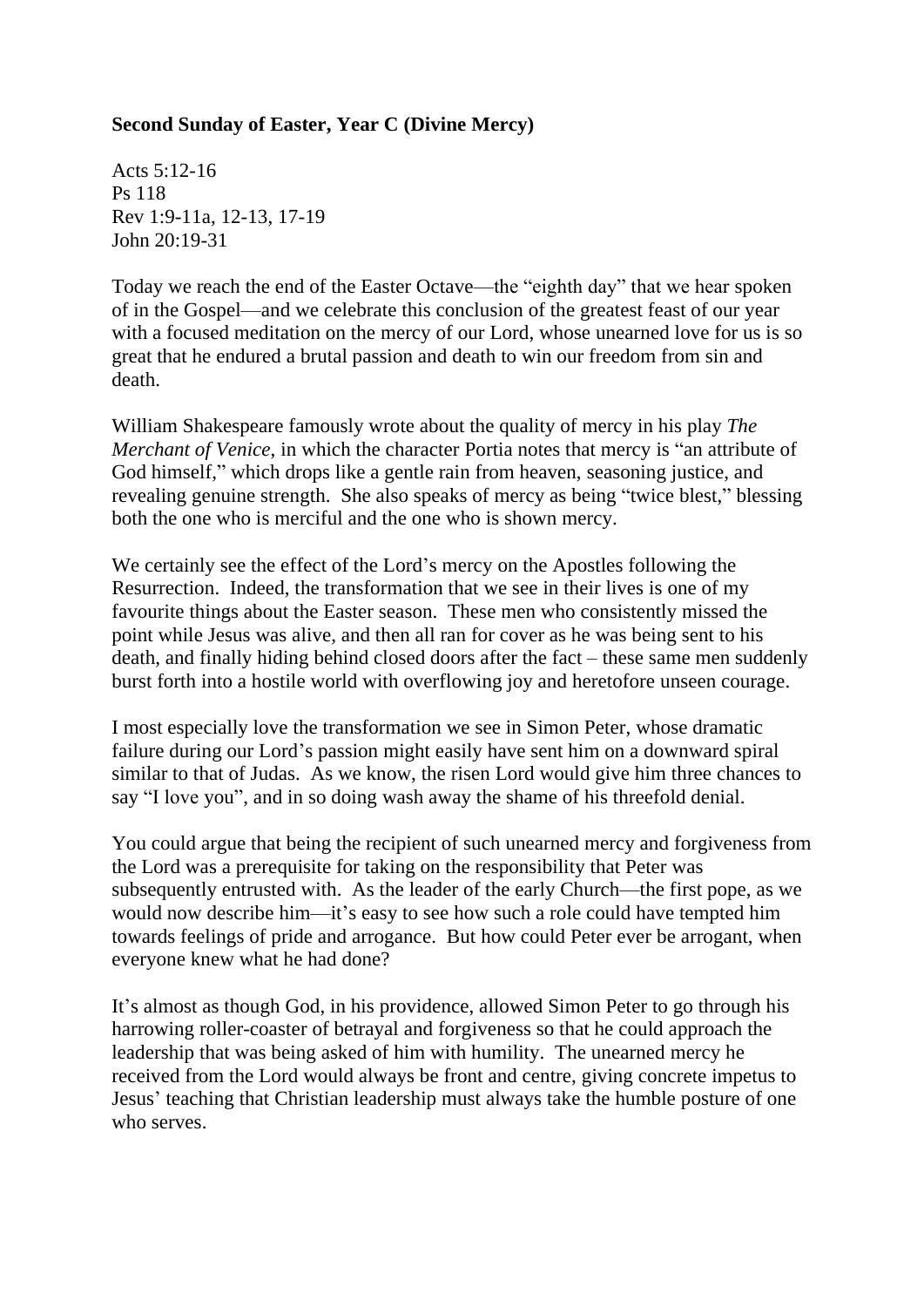The fact that God could still use the Apostles as such key instruments in his mission, despite their weakness—and perhaps even because of it—is a tremendous consolation for us when we find ourselves in the midst of struggles, or being all-too-aware of our sinfulness. God can use our trials and weakness just as he used theirs, as reminders of our ongoing need of him, and to help keep us from pride when things start going well.

In a meditation on St Peter's redemption and subsequent role within the early Church, Pope-emeritus Benedict once described the Church as having been in a real sense "founded upon forgiveness". Having experienced the Lord's mercy so comprehensively, the Apostles are then sent out to share the tremendous Good News they have received – the mind-blowing revelation that God is more on our side than we are on our own side, that we need never be afraid, and that Christ's death and Resurrection have won everlasting freedom from the powers of sin and death.

The Apostles would witness to this new and completely unearned freedom—which even prison and death could not diminish—and in so doing aided the great outpouring of the Spirit onto the world. Through the great cloud of witnesses, this Good News has been passed down through the ages, and two-thousand years later, you and I have had the privilege of being baptised into it. We probably struggle to fully believe it at times, or to live out its radical implications for our lives, and yet here we are, gathering in our Lord's name and around his altar nonetheless.

This is a place where we are invited to come apart from the world to gather as a community of faith, to give the Lord the praise that is his due, to reunite with our Lord in the sacraments, to support each other as we strive to trust the Lord in all things, and then—like the Apostles—to be sent forth from here to witness to the Lord in our dayto-day lives, and to serve him in our neighbour.

This is a responsibility, but it is also a tremendous privilege, one which we have received as a pure gift. And we have received this gift from the Lord, of course, but we have also received it from those who have gone before us in faith, and upon whose shoulders we stand. Countless generations of faithful have toiled before us so that you and I might know the risen Lord, and be able to gather to worship him and to be nourished by his sacraments.

And we have a responsibility to pay it forward—to be good stewards of what has been passed onto us—both by witnessing to those around us who don't yet have the blessing of knowing the freedom offered by Christ, and also to strive to pass this faith onto the generations who will come after us. We are called to do this first and foremost through the witness of Christian love in our lives. But there is also a need for us to offer concrete support for the material needs of our local Church.

Every Christmas we celebrate how the Word became flesh and dwelt among us, and, ever since. the Lord's Church has dwelt among the flesh and bone of our day-to-day world. We are part of the Lord's Body here and now, in our homes and in this parish. And just as a human body has day-to-day needs of food, shelter, clothing, etc, so our